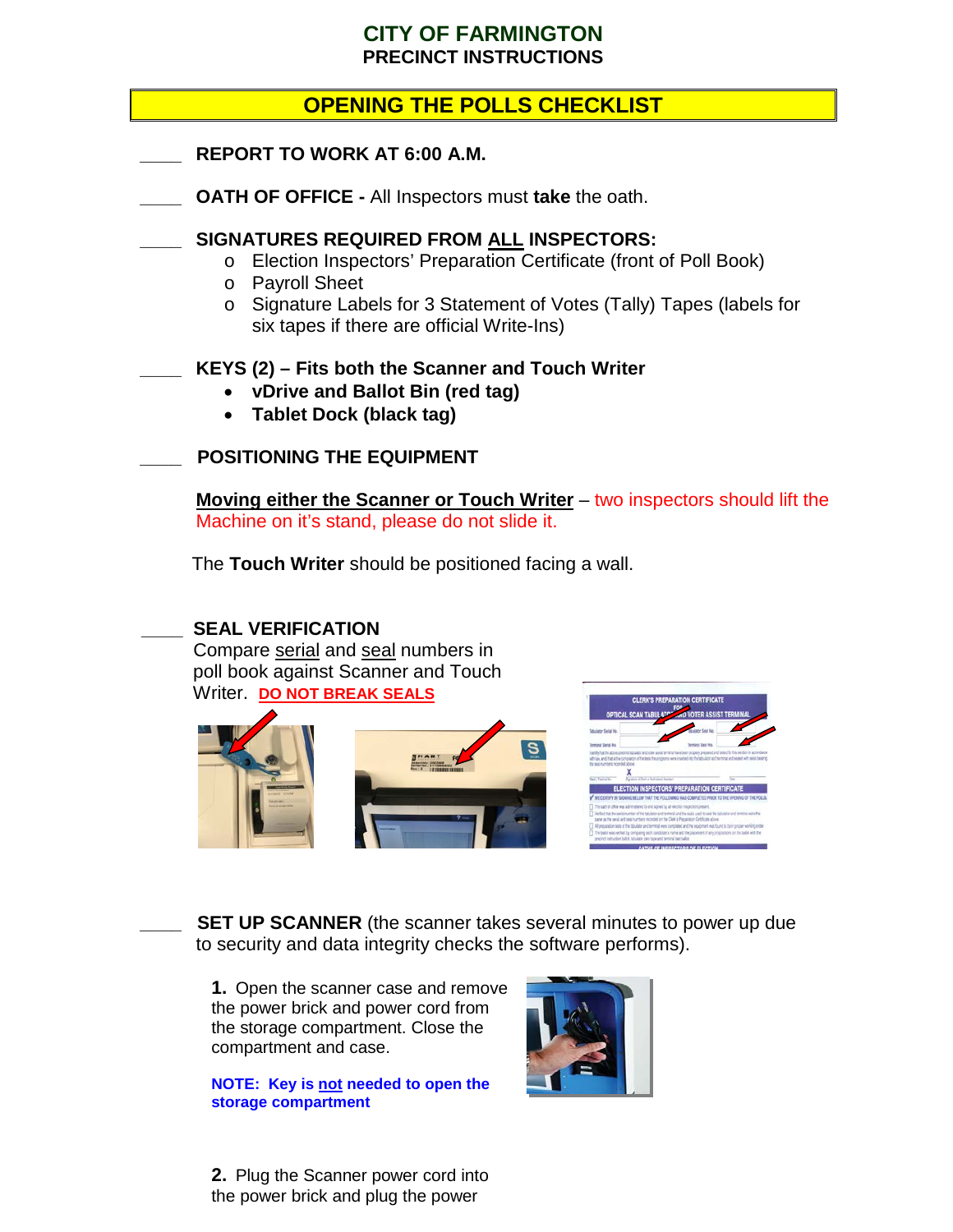# **OPENING THE POLLS**

brick into the back of the Scanner (flat side up).

**IMPORTANT: Do not plug the power brick into the AC power strip yet.**

**3.** Open the Scanner case and push the lid brace to lock it into place.

**4.** Use key (black tag) to unlock the tablet, then unlatch and remove the tablet.

**5.** Seat the tablet in its cradle & tilt it back.

**6.** Lock the tablet in place with key.

**IMPORTANT: The Scanner will not function unless the lock is engaged.**

**7. PLUG THE POWER CORD into AC power and press the red button on the back of the Scanner to power it on.**











I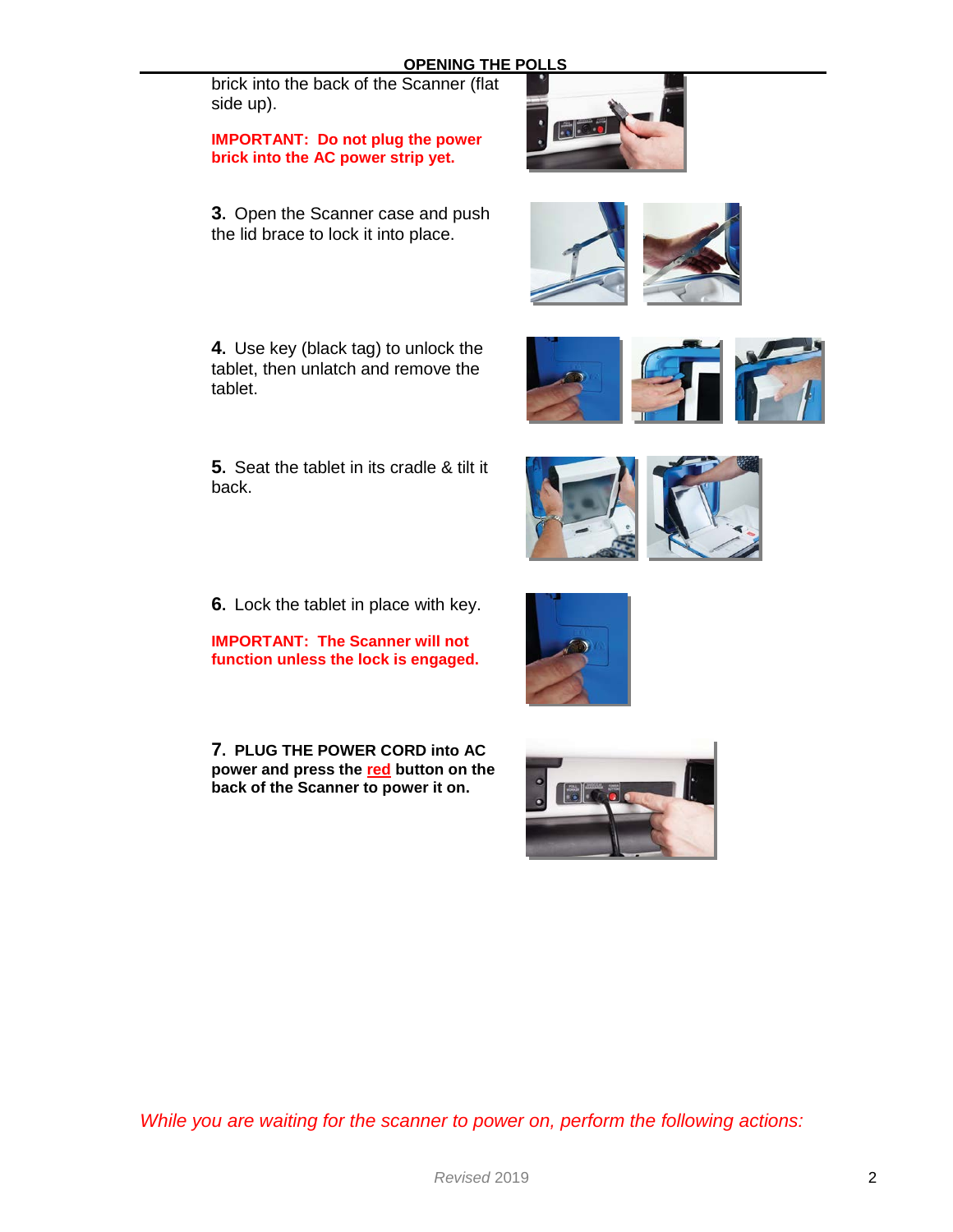#### **\_\_\_\_ CHECK BALLOT BOX**

Unlock and open the front door of the ballot box. Make certain it is empty and re-lock. The key may be hard to turn.





A Republican and Democratic inspector will seal the empty tabulator ballot box prior to voting.

A blue pull-tite seal will be used on the front and back doors.

If the ballot box is opened during voting, it must be re-sealed with another pull-tite seal and recorded in the Remarks section of the Poll Book.







**\_\_\_\_ INSTALL THE SECRECY SCREENS**

**SUPPLIES** (make sure you review where all supplies are stored in the bag)

**DISPLAY FLAG (May be located inside or outside of building.)** 

#### **VERIFY BALLOTS:**

- **OPEN BALLOT BOX AND VERIFY SEAL NUMBER** with seal number that was recorded on Receipt for Ballots.
- **\_\_\_\_ VERIFY NUMBER OF BALLOTS** with Receipt for Ballots and **verify that ALL Ballots are for this Precinct.**

*IF THE BALLOT NUMBERS DO NOT AGREE OR THE BALLOTS ARE NOT FOR YOUR PRECINCT, CALL THE CLERK IMMEDIATELY.*

**\_\_\_\_ REMOVE THE GREEN** *BALLOT CONTAINER CERTIFICATE* **and place in Green Transfer Bag; place a new green** *Ballot Container Certificate*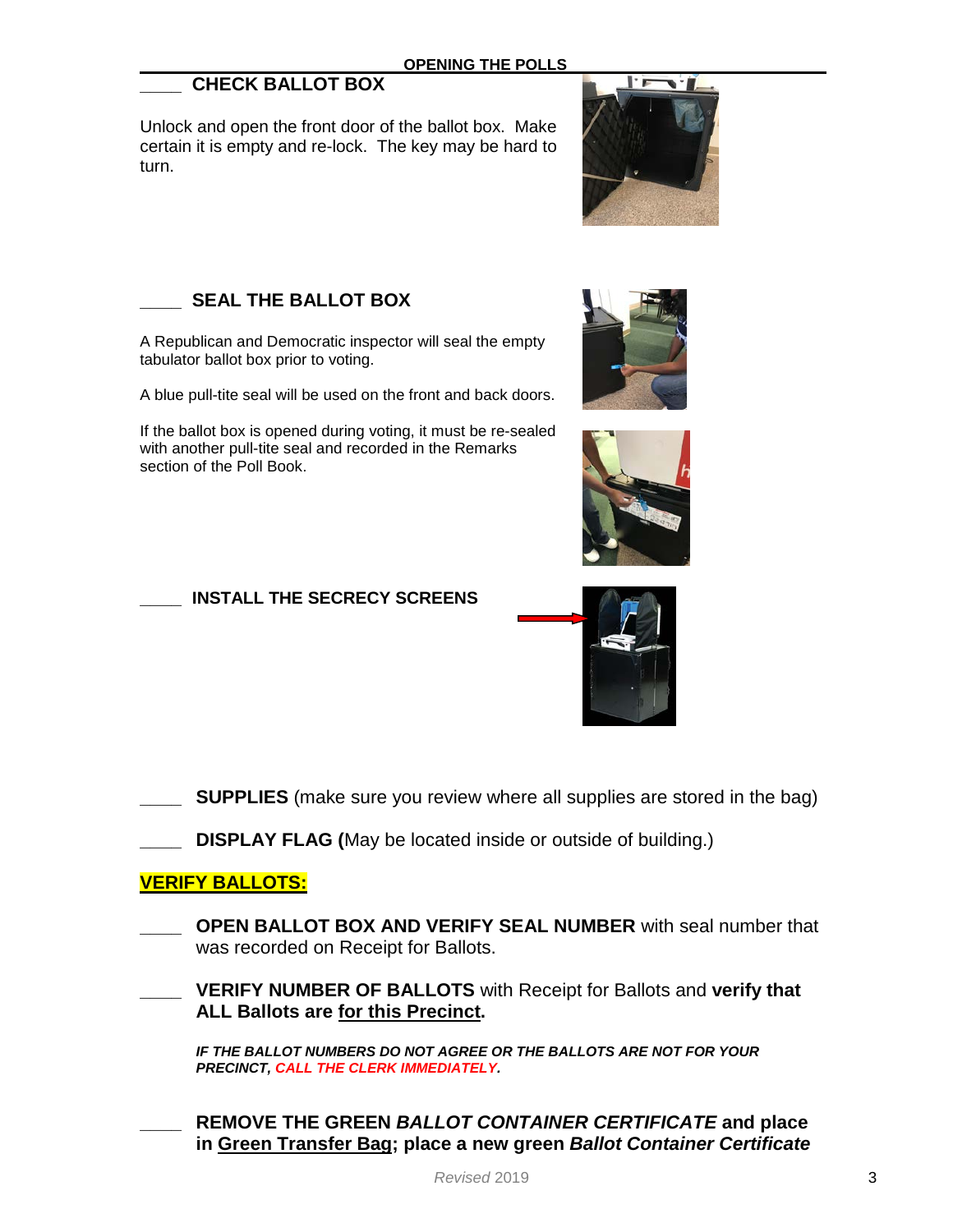**on Ballot Box for use in sealing the Ballot Box at the end of the evening.** 

#### **PREPARING THE SCANNER FOR VOTING**

\_\_\_\_ **ZERO REPORT SCREEN** When powered up the Scanner should display the Print Zero Report screen. If a screen other than this one appears, call the Clerk's office.

 *A "Power-On Self Test Report" will print. No action to be taken.*

Verify the following at bottom of screen:

- Date and Time are correct. If the date/time is incorrect, make a note in the Remarks Section of the poll book.
- Scanner is running on AC power and the battery is connected (both should show green).
- Ballot count should read Zero.



#### **\_\_\_\_ SELECT PRINT ZERO REPORT**

#### **On the report:**

- Verify the ballot count total on the Zero report is ZERO.
- Verify that the polling place on the report is correct.



#### **\_\_\_\_\_ SELECT OPEN THE POLLS**

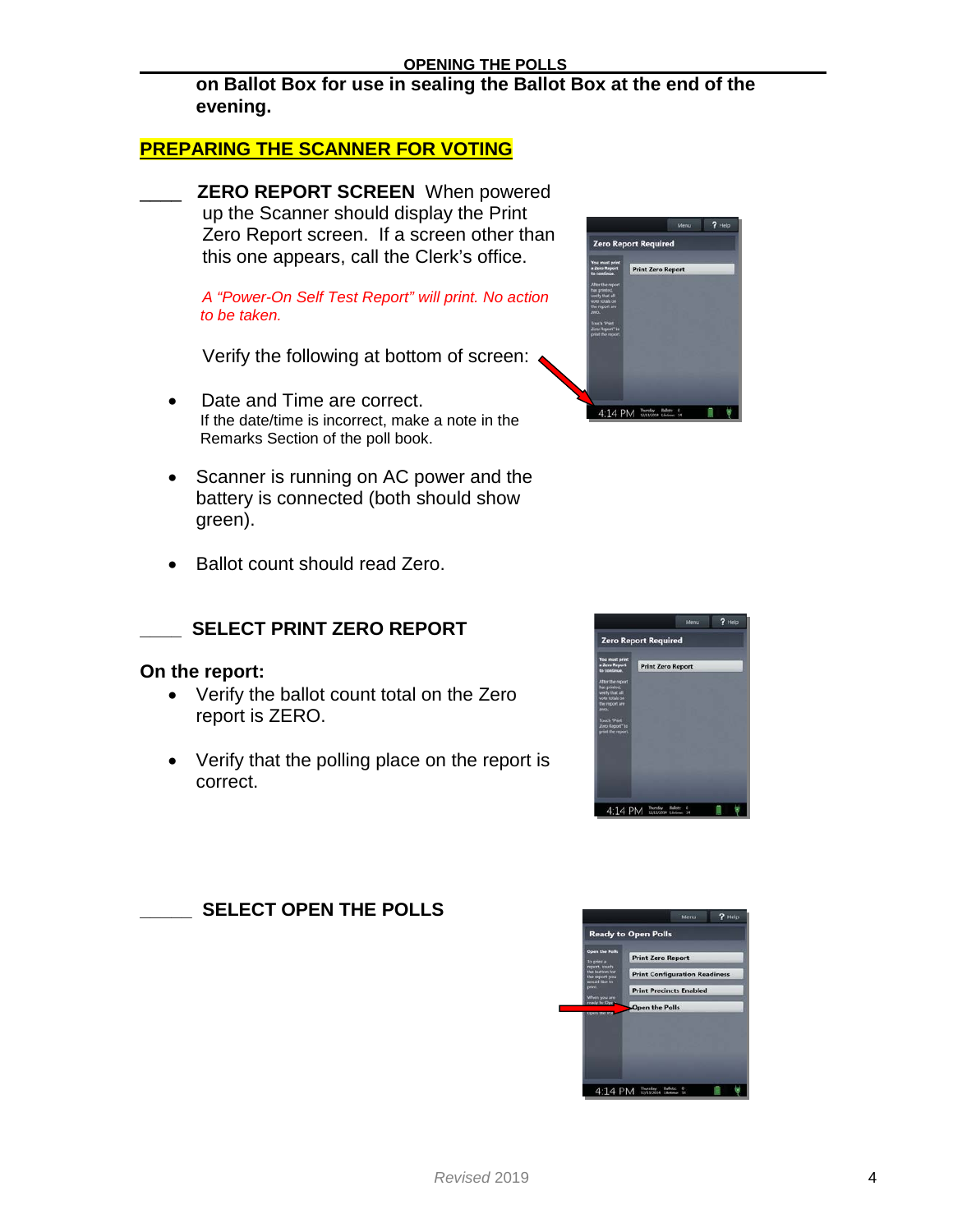# **ENTER THE OPEN POLLS CODE**<br>(Election date in mmddyy format)  **and then press Accept. The Open Polls report will print.**

Roll up the ZEROES tape and attach a binder clip, leaving it in the scanner.

 $2He$ 

 $6\phantom{a}$ 

 $\overline{9}$ Accept

**Enter Open Polls Code** 

 $\ddot{a}$ 

 $\overline{ }$ 

Cancel

 $4:16$  PM  $\frac{\text{Bessel} - \text{Bolic} - 0}{\text{DSTL2004}}$ 

 $\overline{\cdots}$ 

 $\overline{2}$ 

 $\overline{\phantom{a}}$ 

 $\bf{8}$ 

 $\bullet$ 

**You are now ready to receive voters.**

the device is ready to scan ballots.

When the Scanner screen displays **Insert Ballot,** 

#### **PREPARE ELECTRONIC POLL BOOK**

*(See attached Electronic Poll Book Opening Instructions.*

#### **PREPARE TOUCH WRITER:**

#### **\_\_\_\_ SET UP THE BALLOT PRINTER**

 *Find cable and power cord in zipper pouch of transport cart.*

**1**. Plug the square end of the USB printer cable into the printer. (The flat end of the cord will be plugged into the Touch Writer)



**2**. Insert the printer power cord into the printer and the other end into a power strip.

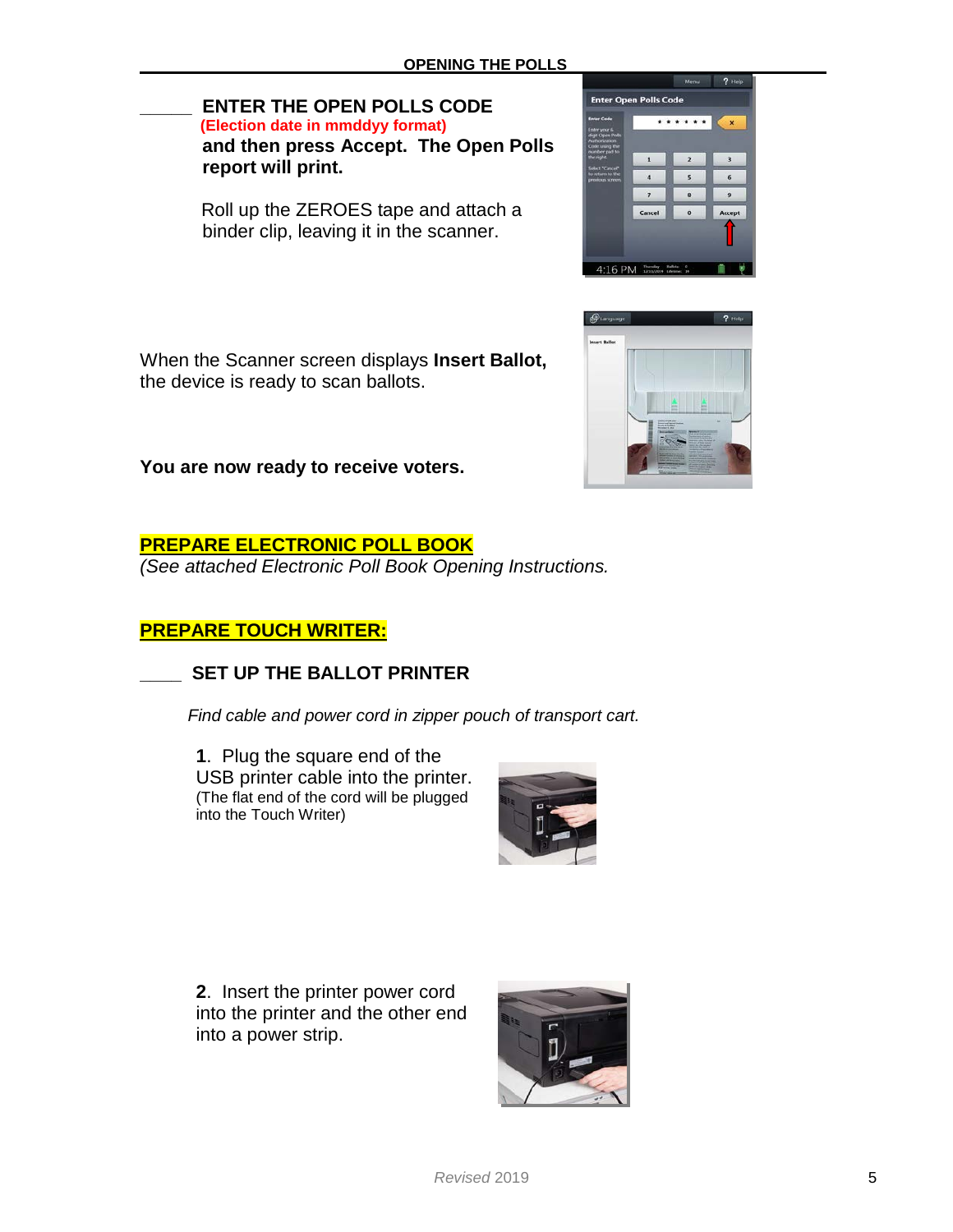**3.** Ensure ballot printer tray is set up for ballot size.

Local Election (Short Ballot): check to make sure ballot paper is in tray.

State and Federal Elections (Long Ballot): Long ballots require adding an extended paper tray as follows:



1. Open paper tray door



2. Open flap to extend tray





- 3. Extend plastic paper guide
- 4. Slide extender under strip on extended tray
- **4**. Press the switch on the bottom right side of the printer to power it on. **IMPORTANT: Make sure you have powered on the printer before you set up the Touch Writer and power it on.**

#### **\_\_\_\_ SET UP THE TOUCH WRITER**

**1.** Open the case and remove the power brick and power cord from the storage compartment. Close the compartment and case.



**2.** Plug the power cord into the power brick and then plug the power brick into the back of the Touch Writer (flat side up).

IMPORTANT: Do not plug the power brick into the AC power strip yet.

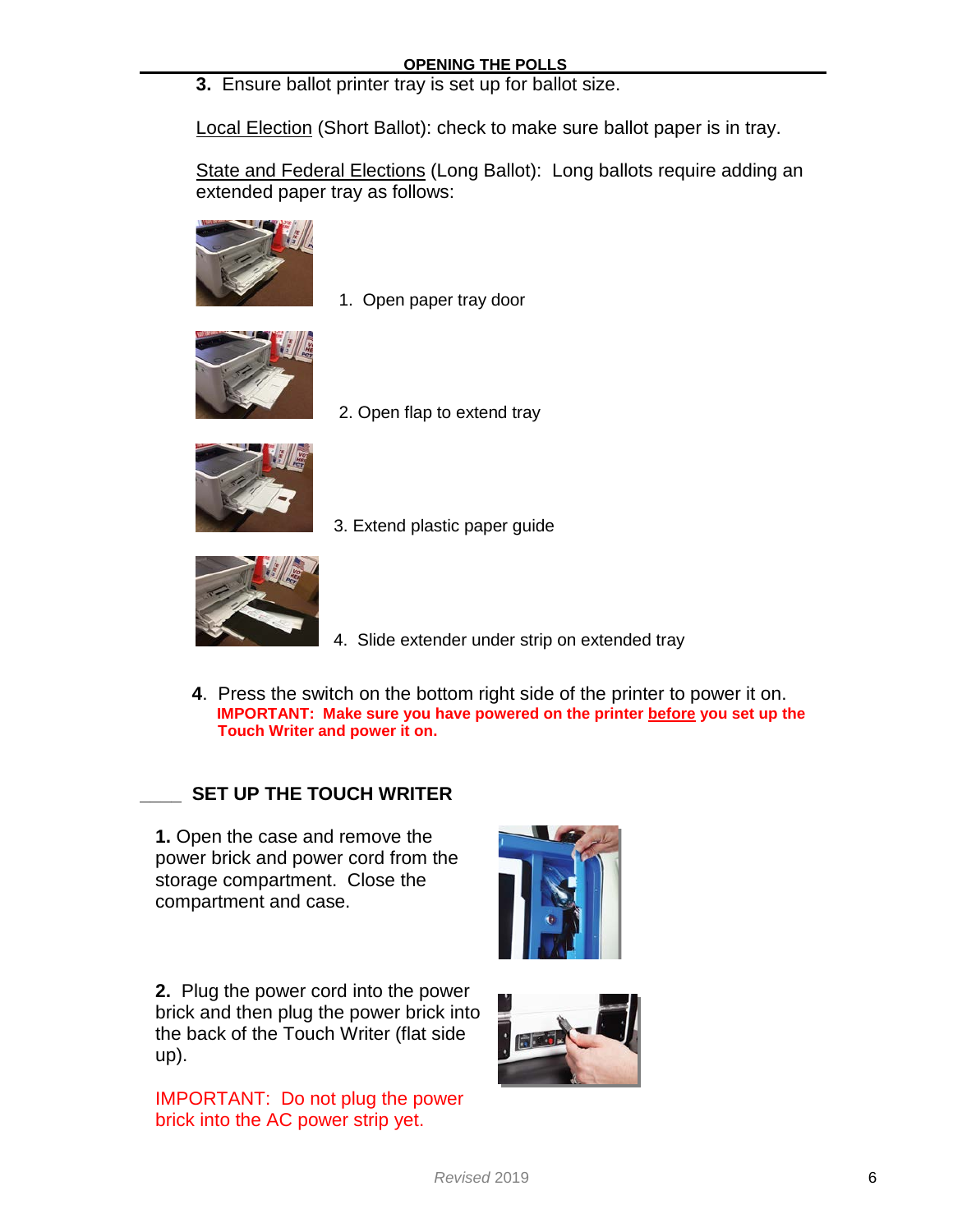**3.** Plug the flat end of the USB printer cable from the ballot printer into the back of the Touch Writer, with the notch facing up.

**4.** Open the Touch Writer case and lock the lid brace in place. Unlock, unlatch and remove the tablet.

**5.** Seat the Touch Writer tablet in its cradle, tilt it back, and lock it in place.

**6.** Plug power cord into AC power strip and press the red button on back to power it on.

Enter **Poll Worker Code (Election date in mmddyy format)** and press Accept